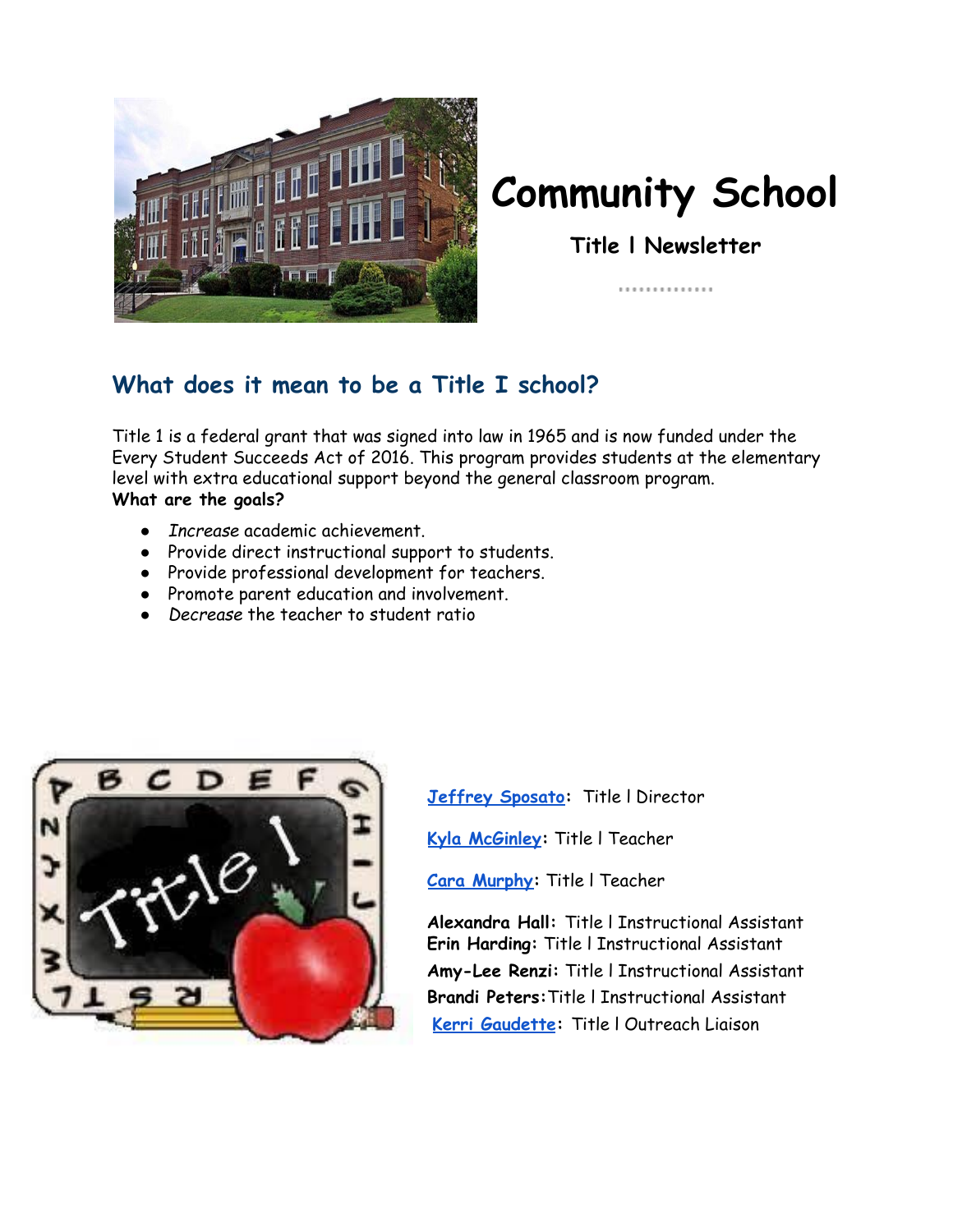## **Family Engagement in the Schools**

Research has shown that meaningful family engagement positively impacts youth outcomes across various domains. Parental involvement in education has been extensively studied for decades with less attention paid to the degree of involvement in other systems. More recently, studies have focused on the purpose and roles of family engagement across key child and youth serving sectors. Advancements in brain science, the use of precise research methods, and the inclusivity of diverse populations are influencing family engagement strategies in education, child welfare, juvenile justice, health, mental health, and behavioral health systems.

Studies have shed light on the vital roles and functions that families of all backgrounds can perform to support their children's and youth's development and success. Ongoing research is essential in advancing the implementation, continuous improvement and adoption of family engagement practices. These practices can make a difference in the lives of children and youth across various service systems, and for diverse populations and communities. Studies show that strong family engagement is a necessary component in improving outcomes for children and youth. (youth.gov)



## **What can parents and guardians do?**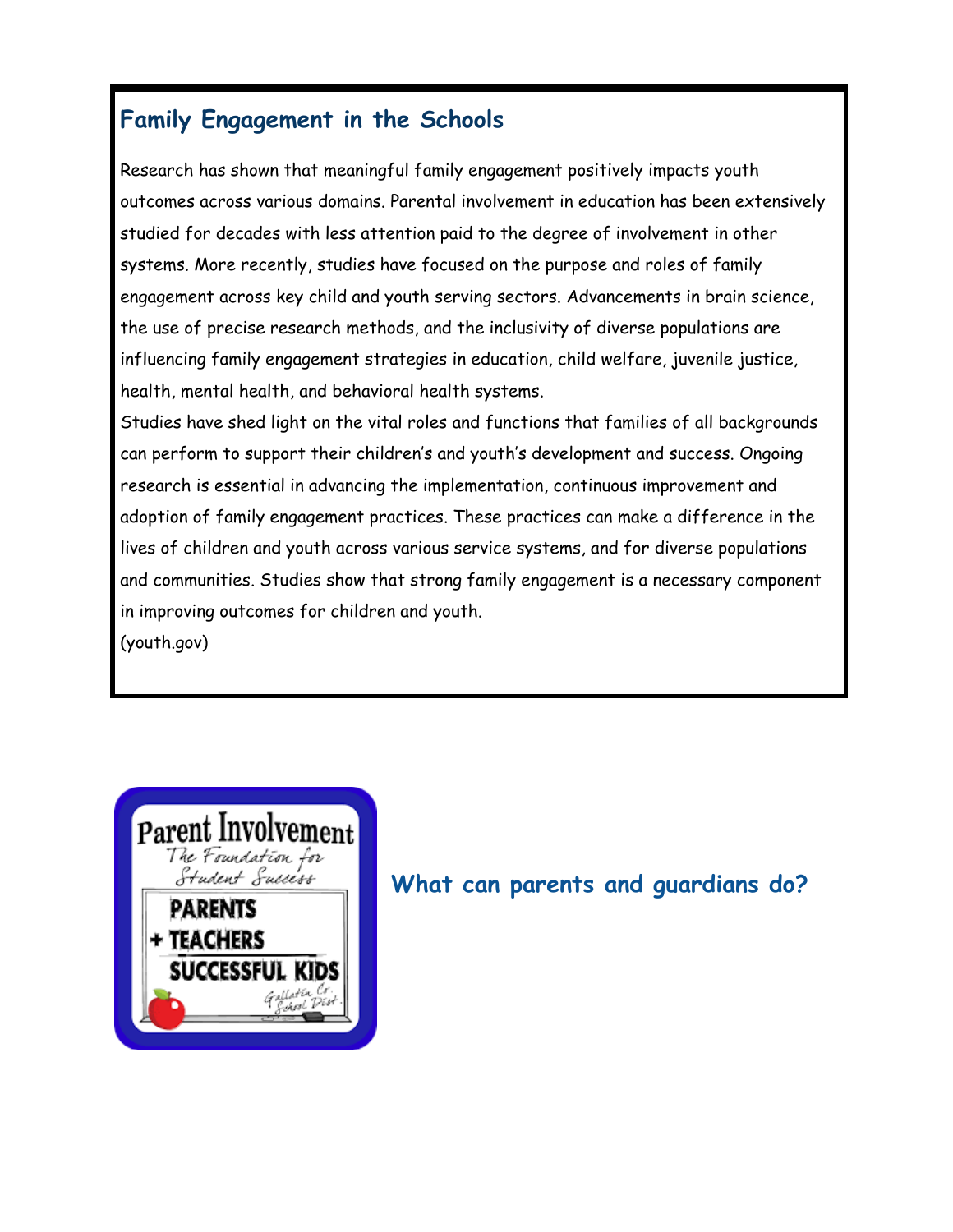#### **1. Participate at Your Child's School**

Get involved. Attend back-to-school nights and parent-teacher conferences, take a volunteer position the school offers, and get to know teachers and other parents.

#### **2. Make Sure Homework Gets Done**

Check to see what your child's assignments are and that they are completing them. If you really need to help your child through their homework a little bit because they're not getting it, email the teacher and explain what the problem is. Any teacher will be happy to explain if it means helping a child succeed.

#### **3. Make Sure Your Child is Ready to Learn When They Get to School**

Nutrition plays a key role in learning. As a parent or guardian, you need to make sure your child is getting enough sleep. Make sure they are well-nourished, hydrated, and head to school with the best possible attitude. Here's a few things you can do:

- Stick to a regular bedtime
- Cut off screen time an hour before bed
- Help kids put homework and books in their backpacks the night before
- Help kids lay out their clothes for the next day
- Give them a nutritious [breakfast](https://kidshealth.org/en/kids/breakfast.html)

#### **4. Teach Your Child How to Put Stuff Where It Goes**

One of the most valuable skills kids will learn in school is organization. It may sound trivial, but organization is the bedrock for completing projects on time, putting things away where they go, and learning to live in a clean space

#### **5. Teach Your Child Study Skills That Work**

- Designated study areas
- Knowing class expectations
- Having a study plan
- Positive attitude
- Willingness to learn

#### **6. Make Sure Your Child Is At School On Time, Every Day**

Your kid can only learn if they are there, ready to listen, in good health.

#### **7. Allow Your Child to Succeed or Fail on Their Own**

Kids need to fail and succeed, and doing something less than perfectly shows them they may have to try harder next time.

#### **8. Practice Discipline, Respect, and Self-respect at Home**

Parents should handle most of the disciplinary actions that affect their kids.

#### **9. Know What Your Child is Studying At School**

If you don't know what your kid is studying, you can't connect with them about it.

#### **10. Praise and Encourage Your Kids**

Positive reinforcement of the things they do right builds their confidence, helps them succeed, and allows them to navigate school and society with the knowledge that they can do better.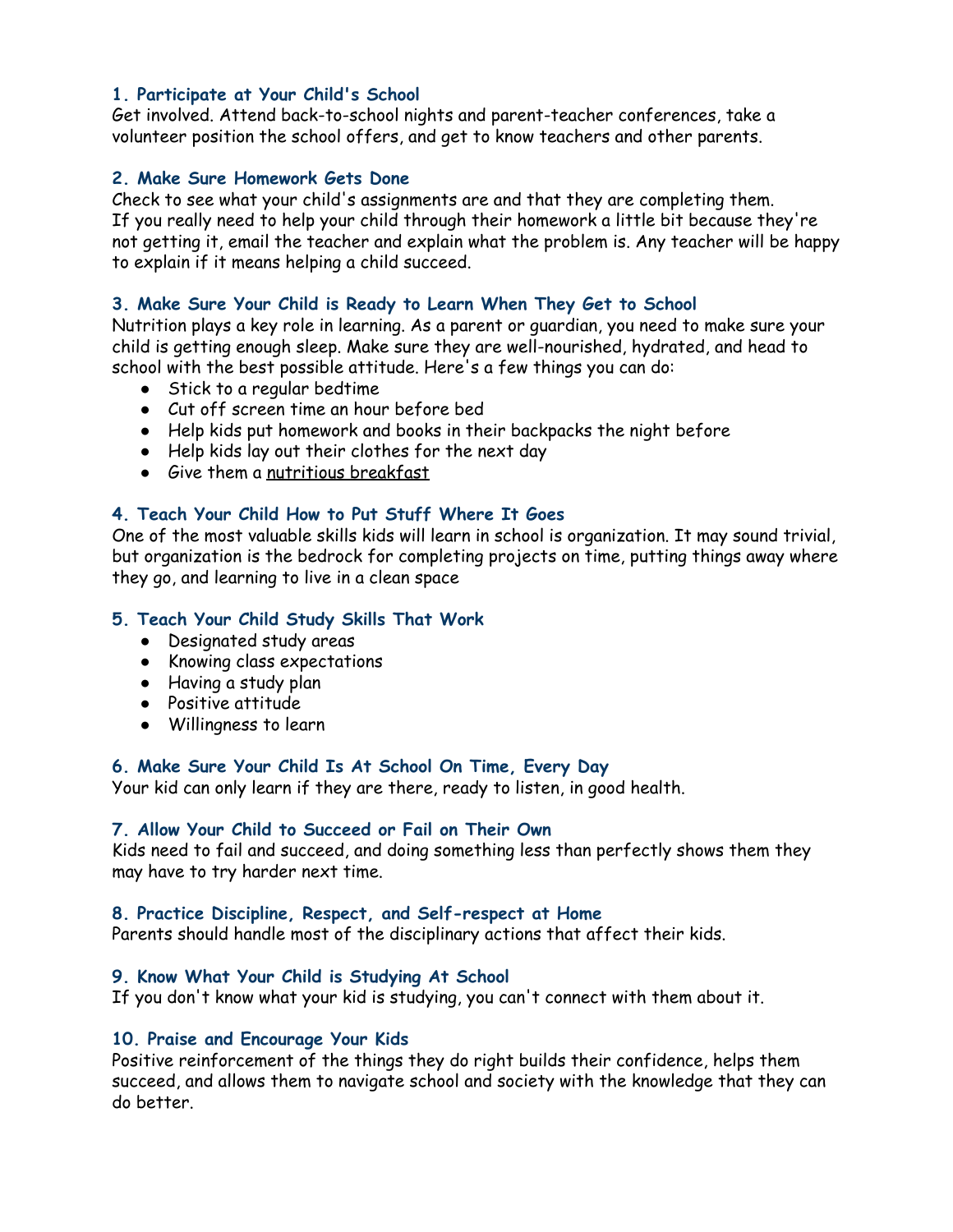

## **Where can I get a Covid vaccine?**

Everyone 5 years of age and older is now eligible to get a COVID-19 vaccination.

Everyone ages 18 and older should get a booster shot.

Additional information found [here.](https://www.vaccines.gov/)

As of January 31st the Covid testing protocols are changing. Please read the updates here: North Attleboro Schools District [Guidance](https://sites.google.com/naschools.net/coronavirus/na-district-guidance?authuser=0)



### **Food Pantries and Services**

### **Food and Friends in Attleboro**

Free Meals to Go. Pick up at 4 on Wednesdays at the First Baptist Church (75 Park St.) No ID required. Also serving meals at 95 Pine Street in Attleboro. Free bus transportation at the center of town in front of Big Red Pizza. Tell the driver you are going to "Food and Friends" and the ride is free.

**Lenore's Pantry:** 508.699.0104